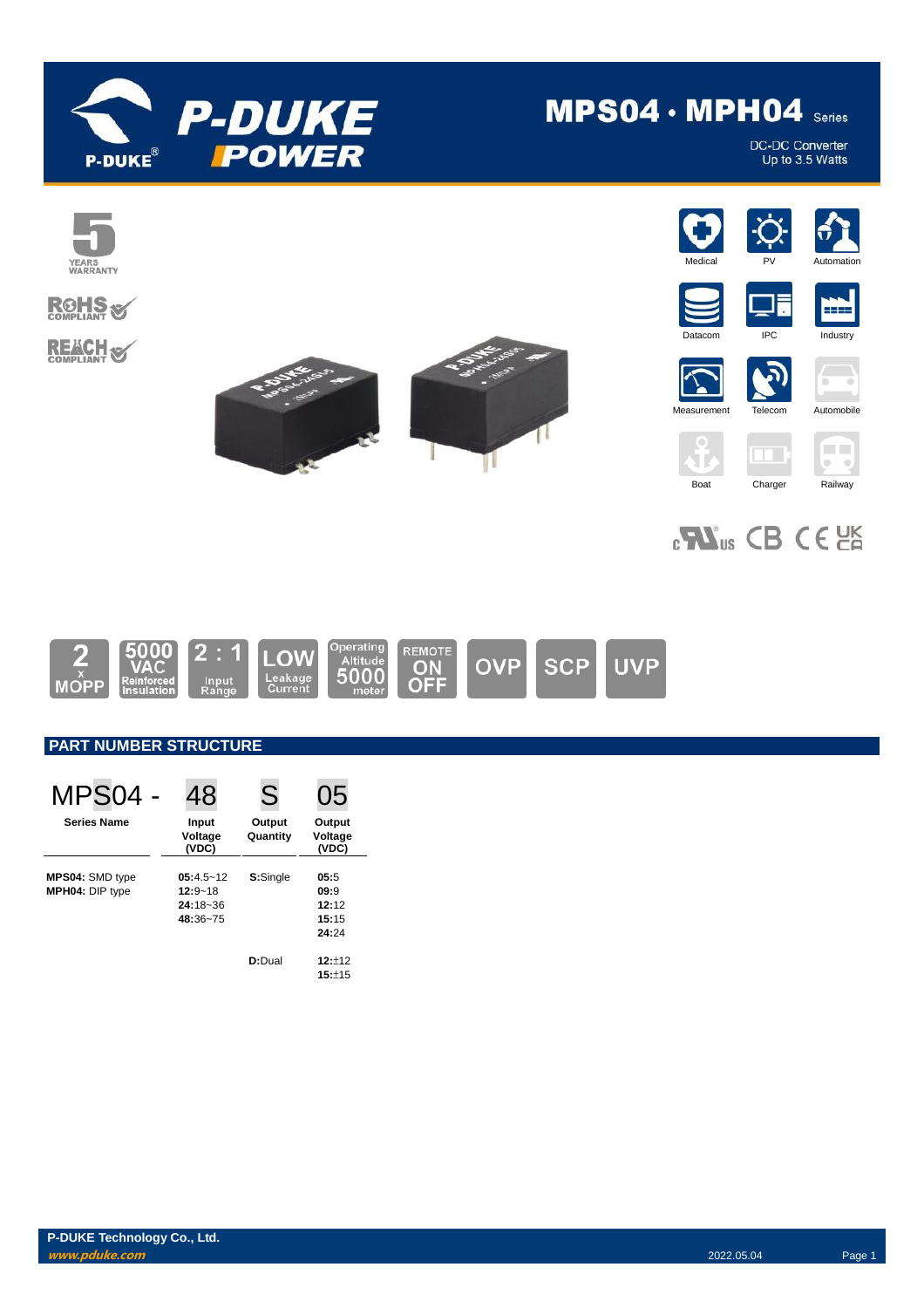

### **TECHNICAL SPECIFICATION** All specifications are typical at nominal input, full load and 25℃ unless otherwise noted

| Model<br><b>Number</b> | Input Range | <b>Output Voltage</b> | <b>Output Current</b><br>@ Full Load | <b>Input Current</b><br>@ No Load | Efficiency | Maximum<br><b>Capacitor Load</b> |
|------------------------|-------------|-----------------------|--------------------------------------|-----------------------------------|------------|----------------------------------|
|                        | <b>VDC</b>  | <b>VDC</b>            | mA                                   | mA                                | $\%$       | $\mu$ F                          |
| MPS(H)04-05S05         | $4.5 - 12$  | 5                     | 700                                  | 70                                | 77         | 1470                             |
| MPS(H)04-05S09         | $4.5 - 12$  | 9                     | 389                                  | 70                                | 78         | 680                              |
| MPS(H)04-05S12         | $4.5 - 12$  | 12                    | 292                                  | 70                                | 82         | 470                              |
| MPS(H)04-05S15         | $4.5 - 12$  | 15                    | 234                                  | 90                                | 82         | 330                              |
| MPS(H)04-05S24         | $4.5 - 12$  | 24                    | 146                                  | 90                                | 82         | 170                              |
| MPS(H)04-05D12         | $4.5 - 12$  | ±12                   | ±146                                 | 90                                | 82         | ±220                             |
| MPS(H)04-05D15         | $4.5 - 12$  | ±15                   | ±117                                 | 95                                | 81         | ±160                             |
| MPS(H)04-12S05         | $9 - 18$    | 5                     | 700                                  | 40                                | 79         | 1470                             |
| MPS(H)04-12S09         | $9 - 18$    | 9                     | 389                                  | 40                                | 79         | 680                              |
| MPS(H)04-12S12         | $9 - 18$    | 12                    | 292                                  | 45                                | 82         | 470                              |
| MPS(H)04-12S15         | $9 - 18$    | 15                    | 234                                  | 45                                | 82         | 330                              |
| MPS(H)04-12S24         | $9 - 18$    | 24                    | 146                                  | 50                                | 82         | 170                              |
| MPS(H)04-12D12         | $9 - 18$    | ±12                   | ±146                                 | 50                                | 82         | ±220                             |
| MPS(H)04-12D15         | $9 - 18$    | ±15                   | ±117                                 | 50                                | 82         | ±160                             |
| MPS(H)04-24S05         | $18 - 36$   | 5                     | 700                                  | 25                                | 79         | 1470                             |
| MPS(H)04-24S09         | $18 - 36$   | 9                     | 389                                  | 25                                | 80         | 680                              |
| MPS(H)04-24S12         | $18 - 36$   | 12                    | 292                                  | 25                                | 83         | 470                              |
| MPS(H)04-24S15         | $18 - 36$   | 15                    | 234                                  | 25                                | 83         | 330                              |
| MPS(H)04-24S24         | $18 - 36$   | 24                    | 146                                  | 30                                | 82         | 170                              |
| MPS(H)04-24D12         | $18 - 36$   | ±12                   | ±146                                 | 30                                | 82         | ±220                             |
| MPS(H)04-24D15         | $18 - 36$   | ±15                   | ±117                                 | 30                                | 82         | ±160                             |
| MPS(H)04-48S05         | $36 - 75$   | 5                     | 700                                  | 12                                | 79         | 1470                             |
| MPS(H)04-48S09         | $36 - 75$   | 9                     | 389                                  | 12                                | 80         | 680                              |
| MPS(H)04-48S12         | $36 - 75$   | 12                    | 292                                  | 13                                | 82         | 470                              |
| MPS(H)04-48S15         | $36 - 75$   | 15                    | 234                                  | 13                                | 82         | 330                              |
| MPS(H)04-48S24         | $36 - 75$   | 24                    | 146                                  | 13                                | 82         | 170                              |
| MPS(H)04-48D12         | $36 - 75$   | ±12                   | ±146                                 | 13                                | 82         | ±220                             |
| MPS(H)04-48D15         | $36 - 75$   | ±15                   | ±117                                 | 13                                | 82         | ±160                             |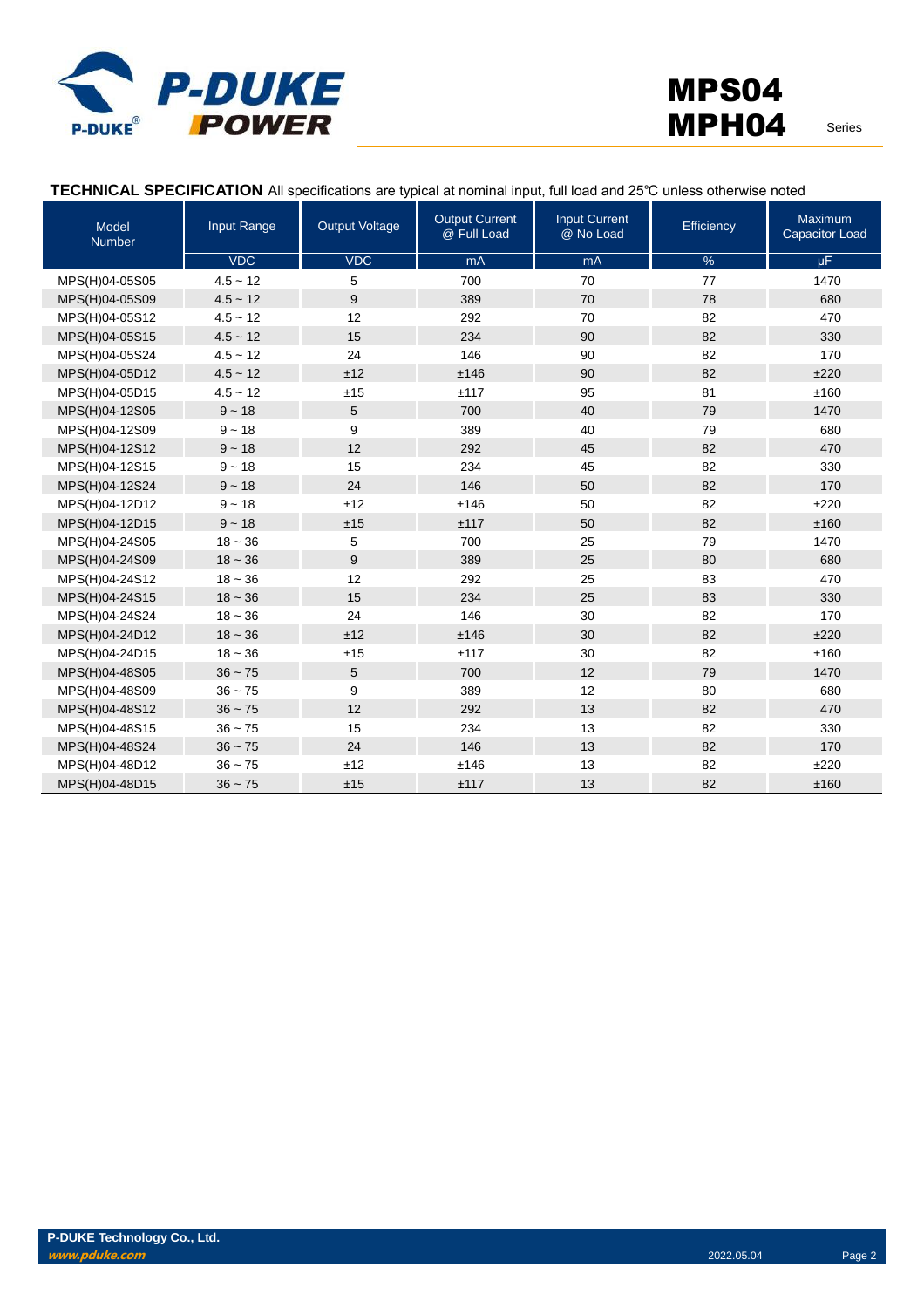

| <b>INPUT SPECIFICATIONS</b>   |                                                                                                   |                                                                                              |      |                        |                |             |
|-------------------------------|---------------------------------------------------------------------------------------------------|----------------------------------------------------------------------------------------------|------|------------------------|----------------|-------------|
| <b>Parameter</b>              | <b>Conditions</b>                                                                                 |                                                                                              | Min. | Typ.                   | Max.           | <b>Unit</b> |
| Operating input voltage range |                                                                                                   | 5Vin(nom)                                                                                    | 4.5  | 5                      | 12             |             |
|                               | 12Vin(nom)                                                                                        |                                                                                              | 9    | 12                     | 18             | <b>VDC</b>  |
|                               |                                                                                                   | 24Vin(nom)                                                                                   | 18   | 24                     | 36             |             |
|                               |                                                                                                   | 48Vin(nom)                                                                                   | 36   | 48                     | 75             |             |
| Start up voltage              |                                                                                                   | 5Vin(nom)                                                                                    |      |                        | 4.5            |             |
|                               |                                                                                                   | 12Vin(nom)                                                                                   |      |                        | 9              | <b>VDC</b>  |
|                               |                                                                                                   | 24Vin(nom)                                                                                   |      |                        | 18             |             |
|                               |                                                                                                   | 48Vin(nom)                                                                                   |      |                        | 36             |             |
| Shutdown voltage              |                                                                                                   | 5Vin(nom)                                                                                    | 2    | 3                      | 4              |             |
|                               |                                                                                                   | 12Vin(nom)                                                                                   | 6    | $\overline{7}$         | 8              | <b>VDC</b>  |
|                               |                                                                                                   | 24Vin(nom)                                                                                   | 13   | 15                     | 17             |             |
|                               |                                                                                                   | 48Vin(nom)                                                                                   | 29   | 32                     | 35             |             |
| Start up time                 | Constant resistive load                                                                           | Power up                                                                                     |      | 10                     | 20             | ms          |
|                               |                                                                                                   | Remote ON/OFF                                                                                |      |                        |                |             |
| Input surge voltage           | 1 second, max.                                                                                    | 5Vin(nom)                                                                                    |      |                        | 15             |             |
|                               |                                                                                                   | 12Vin(nom)                                                                                   |      |                        | 25             | <b>VDC</b>  |
|                               |                                                                                                   | 24Vin(nom)                                                                                   |      |                        | 50             |             |
|                               |                                                                                                   | 48Vin(nom)                                                                                   |      |                        | 100            |             |
| Input filter                  |                                                                                                   |                                                                                              |      |                        | Capacitor type |             |
| Remote ON/OFF                 | Referred to -Vin pin and Ctrl pin                                                                 | DC-DC ON                                                                                     |      | Open or high impedance |                | mA          |
|                               | applied current                                                                                   | DC-DC OFF                                                                                    | 2.0  | 3.0                    | 4.0            |             |
|                               |                                                                                                   | Remote off input current                                                                     |      | 2.5                    |                | mA          |
|                               | $+V$ in<br>$1k\Omega$ $\neq$ .<br>Ctrl<br>-WW-<br>3mA<br>DC/DC<br>CURRENT (f)<br>SOURCE<br>$-Vin$ | $+V$ in<br>$1k\Omega$<br>Ctrl<br><b>MM</b><br>3mA<br>DC/DC<br>CURRENT(1)<br>SOURCE<br>$-Vin$ |      |                        |                |             |

| <b>OUTPUT SPECIFICATIONS</b>     |                                    |            |         |      |                                 |               |
|----------------------------------|------------------------------------|------------|---------|------|---------------------------------|---------------|
| <b>Parameter</b>                 | <b>Conditions</b>                  |            | Min.    | Typ. | Max.                            | Unit          |
| Voltage accuracy                 |                                    |            | $-1.0$  |      | $+1.0$                          | %             |
| Line regulation                  | Low Line to High Line at Full Load |            | $-0.2$  |      | $+0.2$                          | %             |
| Load regulation                  | No Load to Full Load               | Single     | $-1.0$  |      | $+1.0$                          | $\%$          |
|                                  |                                    | Dual       | $-1.0$  |      | $+1.0$                          |               |
|                                  | 10% Load to 90% Load               | Single     | $-0.5$  |      | $+0.5$                          | %             |
|                                  |                                    | Dual       | $-0.8$  |      | $+0.8$                          |               |
| Cross regulation                 | Asymmetrical load 25%/100% FL      | Dual       | $-5.0$  |      | $+5.0$                          | $\frac{0}{0}$ |
| Ripple and noise                 | Measured by 20MHz bandwidth        | 5Vout      |         | 50   |                                 |               |
|                                  |                                    | 9Vout      |         | 50   |                                 |               |
|                                  |                                    | 12Vout     |         | 50   |                                 |               |
|                                  |                                    | 15Vout     |         | 50   |                                 | mVp-p         |
|                                  |                                    | 24Vout     |         | 75   |                                 |               |
|                                  |                                    | $±12$ Vout |         | 75   |                                 |               |
|                                  |                                    | $±15$ Vout |         | 75   |                                 |               |
| Temperature coefficient          |                                    |            | $-0.02$ |      | $+0.02$                         | %/°C          |
| Transient response recovery time | 25% load step change               |            |         | 500  |                                 | μs            |
| Over voltage protection          |                                    | 5Vout      | 6.0     |      | 8.0                             |               |
|                                  |                                    | 9Vout      | 10.0    |      | 14.0                            |               |
|                                  |                                    | 12Vout     | 13.0    |      | 19.0                            | <b>VDC</b>    |
|                                  |                                    | 15Vout     | 16.0    |      | 22.0                            |               |
|                                  |                                    | 24Vout     | 25.0    |      | 35.0                            |               |
| Short circuit protection         |                                    |            |         |      | Continuous, automatics recovery |               |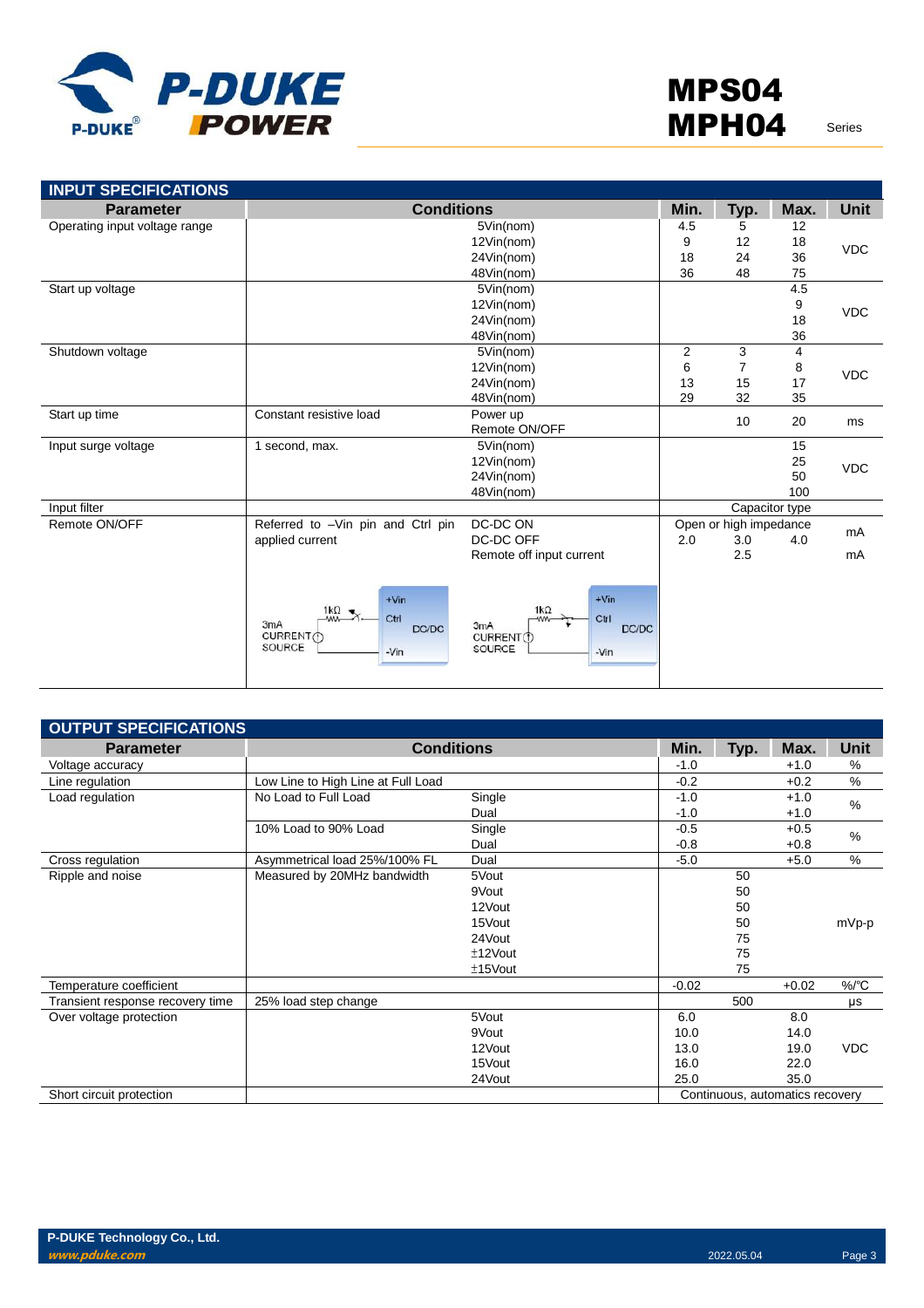

| <b>GENERAL SPECIFICATIONS</b> |                                                   |      |      |                              |                                    |
|-------------------------------|---------------------------------------------------|------|------|------------------------------|------------------------------------|
| <b>Parameter</b>              | <b>Conditions</b>                                 | Min. | Typ. | Max.                         | Unit                               |
| <b>Isolation voltage</b>      | minute                                            | 5000 |      |                              | <b>VAC</b>                         |
|                               | Reinforced insulation for 250 VAC working voltage |      |      |                              |                                    |
| Isolation resistance          | 500VDC                                            | 10   |      |                              | $G\Omega$                          |
| Isolation capacitance         |                                                   |      | 16   | 20                           | pF                                 |
| Leakage current               | 240VAC,60Hz                                       |      |      | 2                            | μA                                 |
| Switching frequency           |                                                   | 100  |      |                              | kHz                                |
| Clearance/Creepage            |                                                   | 8    |      |                              | mm                                 |
| Safety approvals              | IEC/EN/ANSI/AAMIES 60601-1                        |      |      | UL:E360199                   |                                    |
|                               | IEC/EN/UL 62368-1                                 |      |      | UL:E193009                   |                                    |
|                               |                                                   |      |      | CB:UL(Demko)                 |                                    |
| Case material                 |                                                   |      |      | Non-conductive black plastic |                                    |
| Base material                 |                                                   |      |      | Non-conductive black plastic |                                    |
| Potting material              |                                                   |      |      | Silicone (UL94 V-0)          |                                    |
| Weight                        |                                                   |      |      |                              | 7.0g(0.24oz)                       |
| <b>MTBF</b>                   | MIL-HDBK-217F, Full load                          |      |      |                              | 5.041 $\times$ 10 <sup>6</sup> hrs |

| <b>ENVIRONMENTAL SPECIFICATIONS</b> |                   |              |      |                |                |
|-------------------------------------|-------------------|--------------|------|----------------|----------------|
| <b>Parameter</b>                    | <b>Conditions</b> | Min.         | Typ. | Max.           | <b>Unit</b>    |
| Operating ambient temperature       | With derating     | -40          |      | $+105$         | °C             |
| Maximum case temperature            |                   |              |      | 105            | °C             |
| Storage temperature range           |                   | $-55$        |      | $+125$         | °C             |
| Operating altitude                  |                   |              |      | 5000           | m              |
| Thermal shock                       |                   | MIL-STD-810F |      |                |                |
| Shock                               |                   | MIL-STD-810F |      |                |                |
| Vibration                           |                   |              |      |                | MIL-STD-810F   |
| Relative humidity                   |                   |              |      |                | 5% to 95% RH   |
| Lead-free reflow solder process     | Only for SMD type |              |      | IPC J-STD-020E |                |
| Moisture sensitivity level(MSL)     | Only for SMD type |              |      |                | IPC J-STD-033C |
|                                     |                   |              |      |                | Level 2        |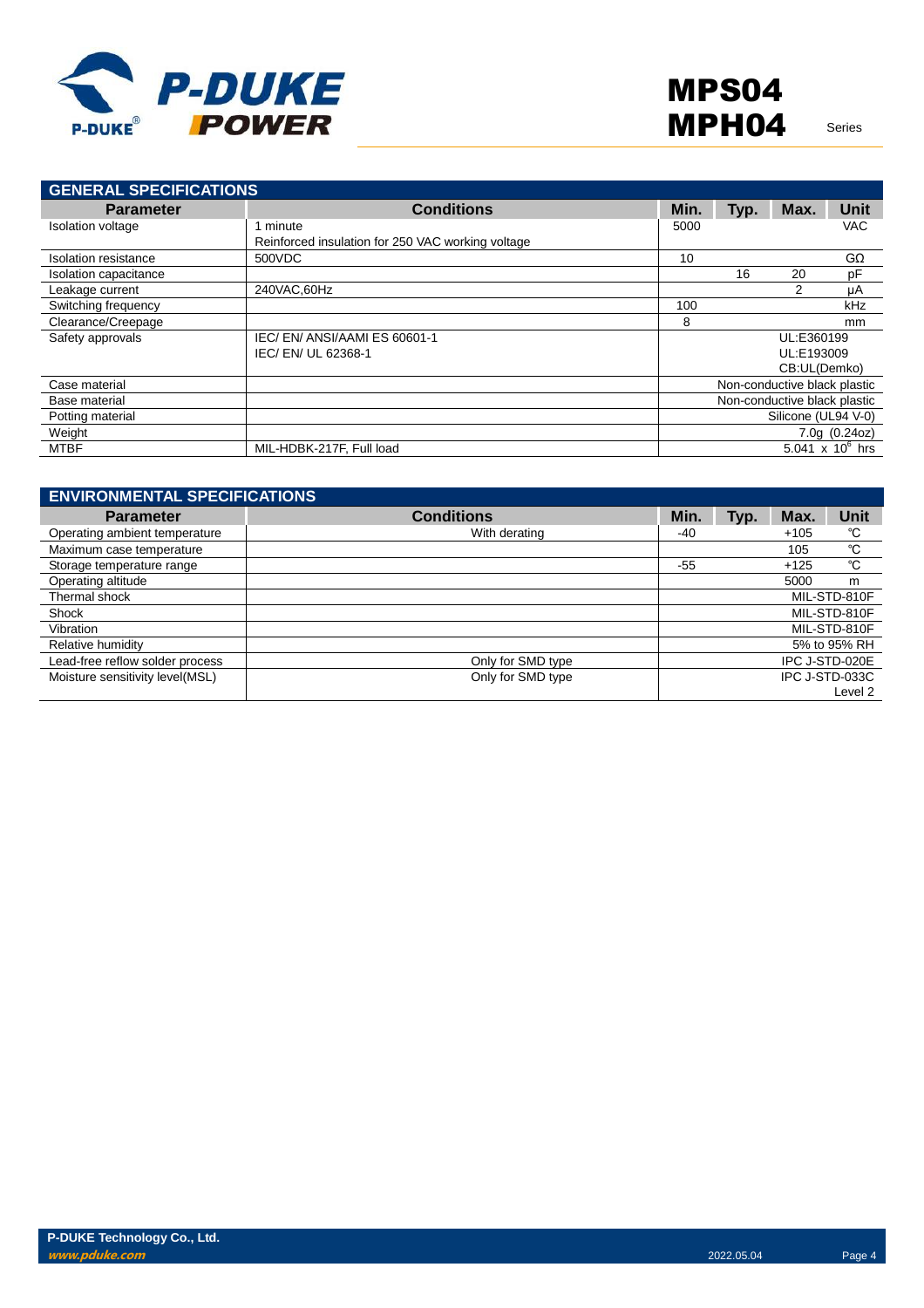

| <b>Parameter</b>               |                                  | <b>Conditions</b>                                                                                                                                       | Level            |
|--------------------------------|----------------------------------|---------------------------------------------------------------------------------------------------------------------------------------------------------|------------------|
| <b>EMI</b>                     |                                  | EN55011, EN55032, EN60601-1-2 and FCC Part 18 / 15                                                                                                      |                  |
|                                | With external components         |                                                                                                                                                         | Class A, Class B |
| <b>EMS</b>                     | EN55024 and EN60601-1-2          |                                                                                                                                                         |                  |
| <b>ESD</b>                     | EN61000-4-2                      | Air $\pm$ 15kV and Contact $\pm$ 8kV                                                                                                                    | Perf. Criteria A |
| Radiated immunity              | EN61000-4-3                      | 10 V/m                                                                                                                                                  | Perf. Criteria A |
| <b>Fast transient</b>          | EN61000-4-4                      | $±$ 2kV                                                                                                                                                 | Perf. Criteria A |
|                                | MPS(H)04-05                      | With an aluminum electrolytic capacitor<br>(Nippon chemi-con KY series, 1000µF/25V)and<br>a TVS(SMAJ18A, 18V, 400Watt peak pulse<br>power) in parallel. |                  |
|                                | MPS(H)04-12000<br>MPS(H)04-24000 | With an external input filter capacitor<br>(Nippon chemi-con KY series, 470 µF/50V)                                                                     |                  |
|                                | MPS(H)04-48□□□                   | With an external input filter capacitor<br>(Nippon chemi-con KY series, 220 µF/100V)                                                                    |                  |
| Surge                          | EN61000-4-5                      | $±$ 1kV                                                                                                                                                 | Perf. Criteria A |
|                                | MPS(H)04-05                      | With an aluminum electrolytic capacitor<br>(Nippon chemi-con KY series, 1000µF/25V)and<br>a TVS(SMAJ18A, 18V, 400Watt peak pulse<br>power) in parallel. |                  |
|                                | MPS(H)04-12000<br>MPS(H)04-24000 | With an external input filter capacitor<br>(Nippon chemi-con KY series, 470 µF/50V)                                                                     |                  |
|                                | MPS(H)04-48000                   | With an external input filter capacitor<br>(Nippon chemi-con KY series, 220 µF/100V)                                                                    |                  |
| Conducted immunity             | EN61000-4-6                      | 10 Vr.m.s                                                                                                                                               | Perf. Criteria A |
| Power frequency magnetic field | EN61000-4-8                      | 100A/m continuous; 1000A/m 1 second                                                                                                                     | Perf. Criteria A |

**CAUTION:** This power module is not internally fused. An input line fuse must always be used.

### **CHARACTERISTIC CURVE**







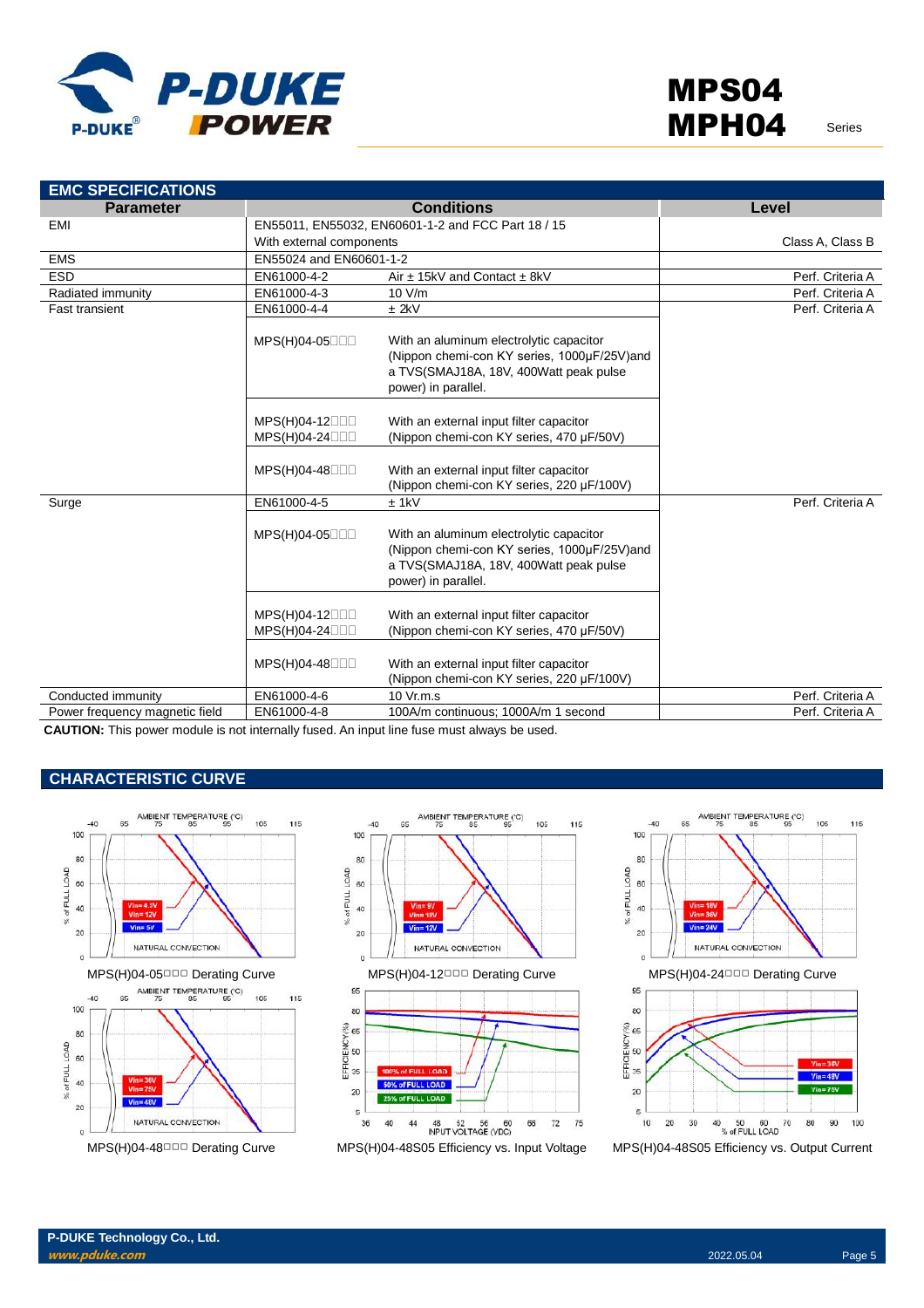

### **FUSE CONSIDERATION**

This power module is not internally fused. An input line fuse must always be used.

This encapsulated power module can be used in a wide variety of applications, ranging from simple stand-alone operation to an integrated part of sophisticated power architecture.

To maximum flexibility, internal fusing is not included; however, to achieve maximum safety and system protection, always use an input line fuse. The input line fuse suggest as below:

| Model                                         | <b>Fuse Rating</b><br>(A) | Fuse Type |
|-----------------------------------------------|---------------------------|-----------|
| $MPS(H)04-05S$<br>$\cdot$ MPS(H)04-05D $\Box$ | 1.6                       | Slow-Blow |
| $MPS(H)04-12S$<br>$\cdot$ MPS(H)04-12D $\Box$ | 0.8                       | Slow-Blow |
| $MPS(H)04-24S$<br>$\cdot$ MPS(H)04-24D $\Box$ | 0.5                       | Slow-Blow |
| $MPS(H)04-48S$<br>$\cdot$ MPS(H)04-48D $\Box$ | 0.315                     | Slow-Blow |

The table based on the information provided in this data sheet on inrush energy and maximum DC input current at low Vin.

### **MECHANICAL DRAWING**



| <b>PIN</b> | <b>SINGLE</b> | <b>DUAL</b> |
|------------|---------------|-------------|
|            | -Vin          | -Vin        |
| 2          | Ctrl          | Ctrl        |
|            | <b>NC</b>     | <b>NC</b>   |
| 8          | <b>NC</b>     | Common      |
| 9          | $+$ Vout      | $+$ Vout    |
| 10         | -Vout         | -Vout       |
| 16         | $+V$ in       | $+V$ in     |

1. All dimensions in inch [mm]

2. Tolerance :x.xx±0.02 [x.x±0.5]

x.xxx±0.010 [x.xx±0.25]

3. Pin pitch tolerance ±0.010 [0.25] 4. Pin dimension tolerance ±0.004[0.10]

### **MPS04**